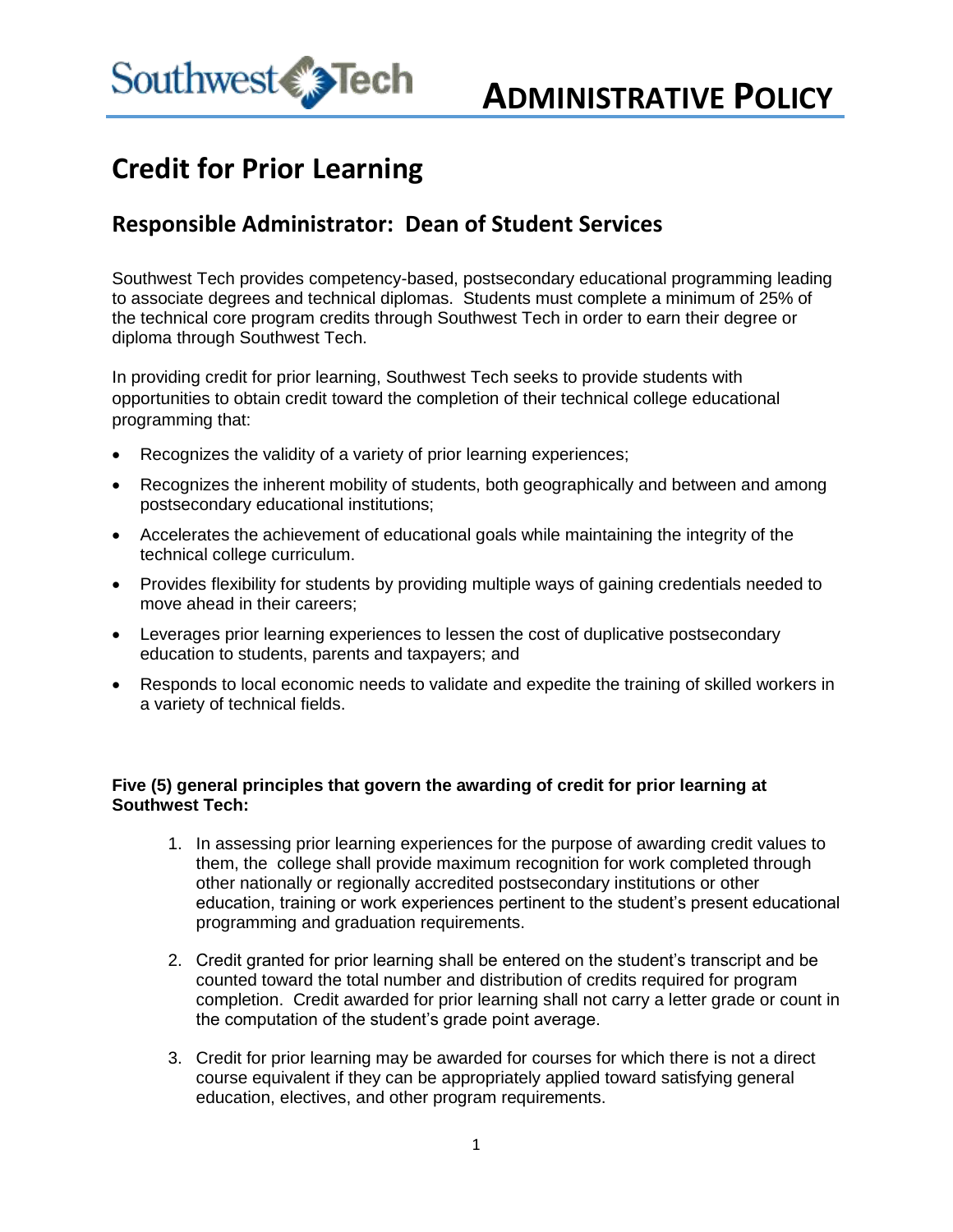

# **ADMINISTRATIVE POLICY**

- 4. To preserve academic integrity, the decision regarding the awarding of credit for prior learning to any particular student must be approved by the appropriate dean. The dean should rely on program and/or subject area faculty expertise in questionable situations.
- 5. The college will award credit for prior learning experiences toward completion of a program based on the college assessment of the applicability of the skills, knowledge, and competencies achieved to program completion requirements.

This policy shall be consistent with the Policy on Credit for Prior Learning adopted by the WTCS Board. This policy is located at [http://www.wtcsystem.edu/board/pdf/policy\\_manual\\_08nov.pdf](http://www.wtcsystem.edu/board/pdf/policy_manual_08nov.pdf)

Procedures included in this policy will be consistent with Procedures for awarding Credit for Prior Learning as documented in the WTCS Educational Services Manual available at <http://systemattic.wtcsystem.edu/Instruction/ESM/default.htm>

Students may be granted credit for prior learning under six categories:

1) Postsecondary credits earned at WTCS colleges;

2) Postsecondary credits earned at non-WTCS colleges;

3) High school credits for which students later seek college credit;

4) Credits earned completing a WTCS program of apprentice-related technical instruction;

5) Subject area competency demonstrated by passing a district or national examination;

6) Previous work experience, education or training, or other prior learning demonstrated as comparable in content and rigor to a specific technical college course or courses.

#### **1) Post-secondary credits earned at WTCS colleges**

Southwest Tech will award credit for prior learning to students who present appropriate documentation of credits earned while attending other WTCS colleges. Transcripted credits, which are defined as college courses, qualify for credit for prior learning under this category. Southwest Tech supports the full transferability among WTCS colleges of similar courses and those courses adopted as part of system-wide curricula.

Southwest Tech will honor as fulfilling general education requirements those credits awarded as fulfilling general education requirements at another WTCS college. SWTC will evaluate credits awarded as fulfilling program course requirements to determine their applicability to new program requirements for students who enroll in a different program within the college or who transfer from a different WTCS college.

Southwest Tech will evaluate occupational-specific and general education credits earned as part of a technical diploma program or career pathway based on course competencies if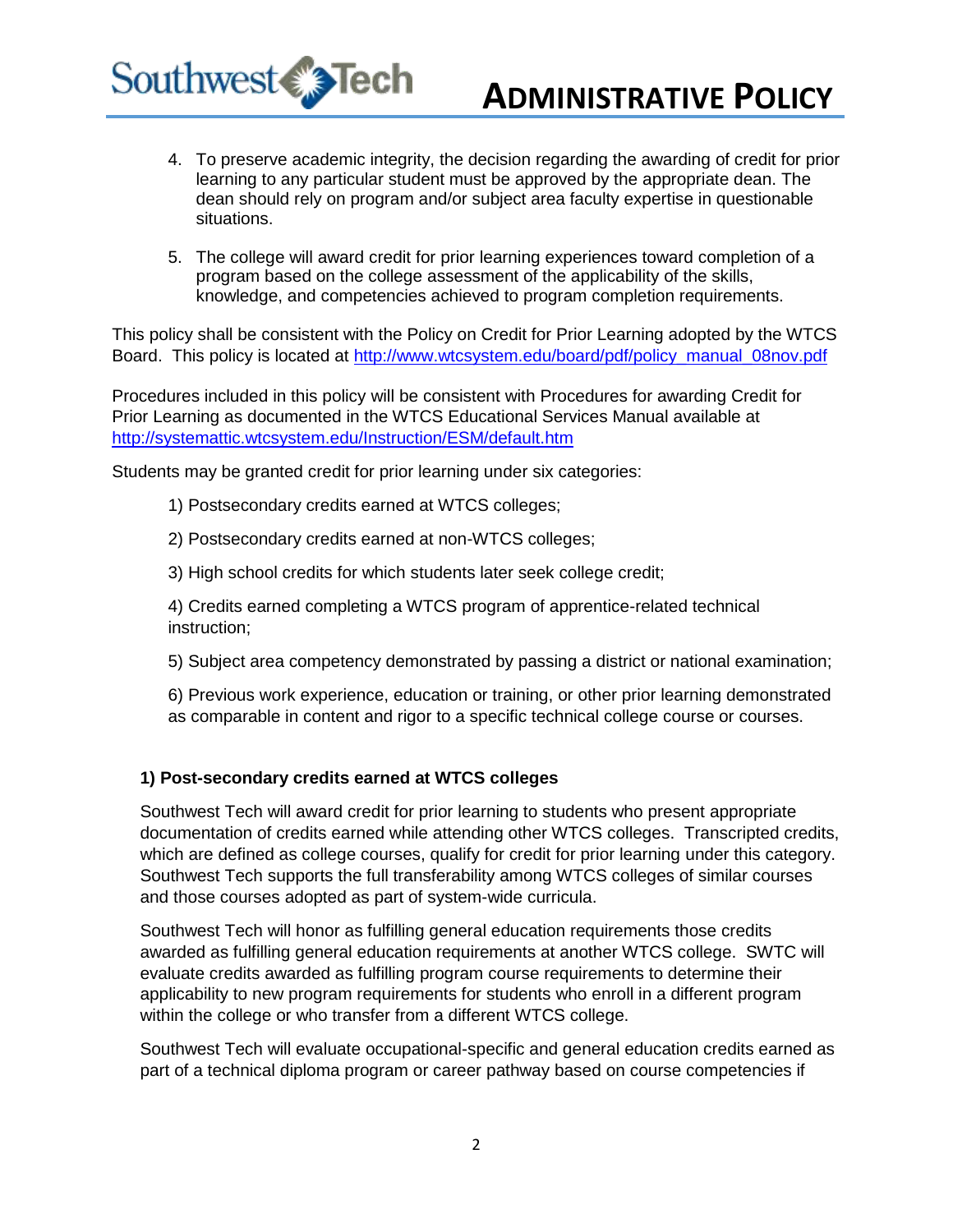

students seek to transfer these credits as counting toward completion of an associate degree program.

#### **2) Post-secondary credits earned at non-WTCS colleges**

Southwest Tech will award credit for prior learning to students who present appropriate documentation from any nationally or regionally accredited institution. The College will evaluate these credits according to documented college curricula to determine the extent to which the credits apply to program requirements, general education requirements, or other program-specific graduation requirements. A comparison of course competencies of the credits to be transferred to those of the receiving program will determine transferability. The evaluation of technical core credits will be completed by the dean of the accepting subject area in conjunction with course faculty when possible.

Students who have a postsecondary or professional degree from a nationally or regionally accredited institution of higher education will receive credits towards fulfilling WTCS associate degree general education core requirements. Students who qualify for 21 general education credits may need to complete some additional general education core requirements based on documented program-specific general education requirements.For example, a student with a business degree seeking to enroll in a Southwest Tech health occupations program may need to complete additional general education science courses.

#### **3) High school credits**

When a student enrolls at Southwest Tech, the College will award technical college credit for high school credits earned by students that are: (a) covered by articulation agreements between a high school and Southwest Tech; (b) part of a recognized Youth Apprenticeship program; or (c) other advanced high school course work, not covered by an articulation agreement, but that Southwest Tech deems comparable in scope and content to a specific Southwest Tech course or courses, including course work completed by home-school students.

Students must present appropriate documentation to support their requests of credit for prior learning for credits earned while high school students. Southwest Tech will accept technical college credit awarded through an advanced standing articulation agreement by other WTCS college(s) for similar courses or those courses adopted as part of system-wide curricula.

#### **4) Completion of a WTCS program of apprentice-related technical instruction**

Southwest Tech will recognize successful completion of a WTCS program of apprenticerelated technical instruction and possession of Certificate of Apprenticeship issued by the Wisconsin Department of Workforce Development Bureau of Apprenticeship Standards (DWD-BAS) as fulfilling the 39-credit minimum Technical Studies requirement of the Technical Studies – Journey Worker Associate of Applied Science degree. The WTCS apprentice program must include at least 400-hours of prescribed apprentice-related technical instruction to fulfill the 39-credit minimum.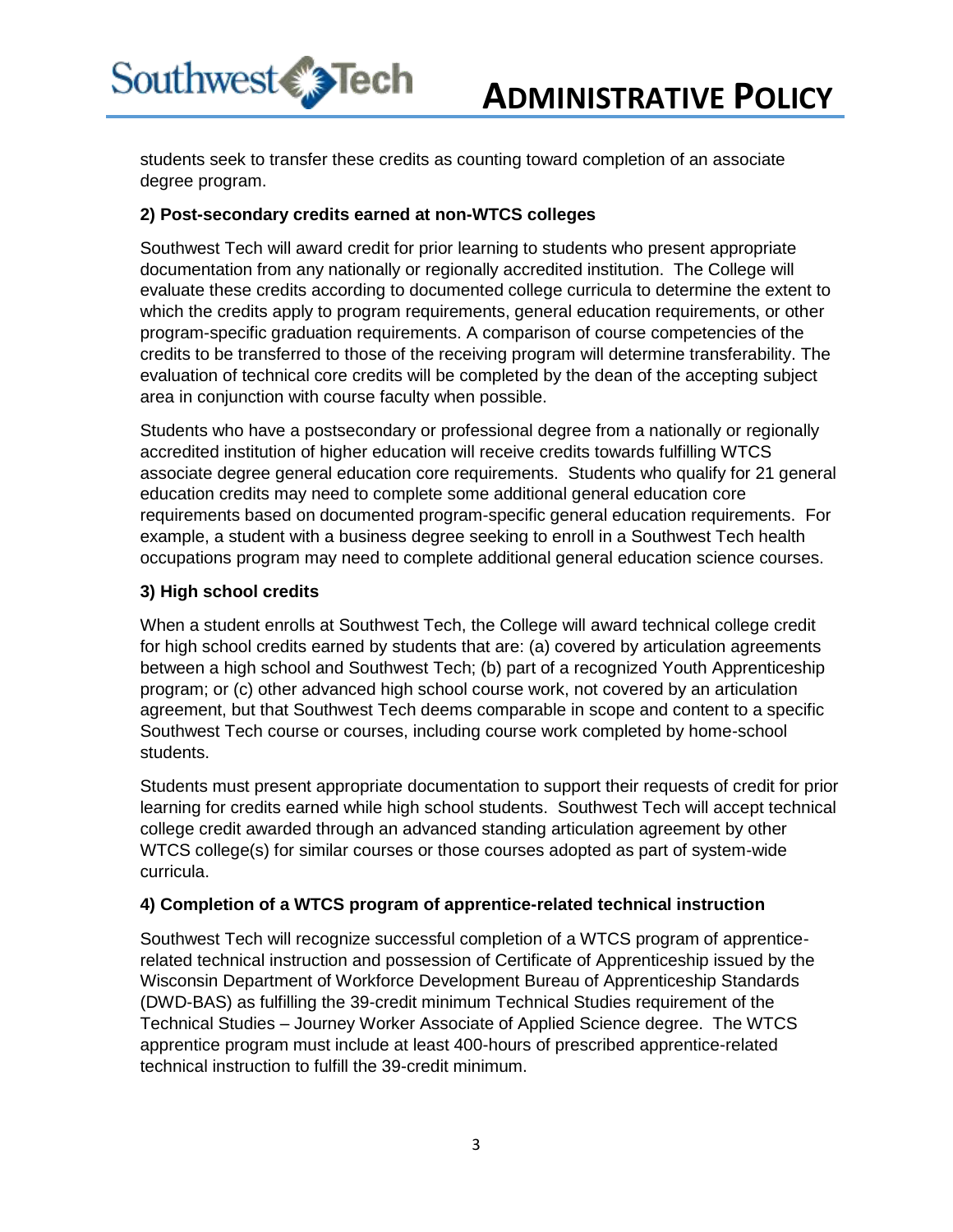



#### **5) Credit by Exam**

Southwest Tech will award credit for prior learning to students who demonstrate subjectarea competency through oral, written, performance or practical exam, or by a combination of these methods. National exams include, but are not limited to, the College Board Advanced Placement (AP) exams, the International Baccalaureate exams, CLEP, DANTES, and nationally recognized exams in specific occupational areas.

Southwest Tech reserves the right to specify minimal acceptable scores on examinations with nationally recognized standards. Students must earn a minimum score of three on AP exams to qualify for credit for prior learning for applicable technical college courses.

#### **6) Experiential Learning**

Southwest Tech will award credit for prior learning based on previous work experience, business and industry training, military education or experience, or other prior learning which the appropriate dean and faculty members judge as comparable in content and level of rigor to the specific technical college course or courses.

#### Minimum Criteria for Acceptability of Credit for Prior Learning

A student must have attained a minimum grade of "C" in coursework completed at another nationally or regionally accredited institution of higher education in order for it to be considered for the awarding of credit toward completion of a course/program. Accepted credits will be recorded on student transcripts as transfer credits with no grade attached and will not be included in student GPA calculations.

Time limits shall not restrict the awarding of credit for prior learning unless the college has documented a specific programmatic reason for time limits.

#### **Student Process to Request Credit for Prior Learning**

1. All student requests for credit for prior learning will be made to the appropriate program counselor.

2. The program counselor will complete the Southwest Wisconsin Technical College Advanced Standing/Proficiency Testing form including his/her recommendation for credit transfer. NOTE: If the student request for credit for prior learning is limited to a course or courses that are WTCS state-wide curriculum courses, and/or courses that appear on the Transfer Information System (TIS) as transferable from the issuing institution to Southwest Tech the counselor will approve and process the request through the appropriate Student Services personnel.

3. All other requests will be forwarded by the program counselor to the appropriate academic dean for a decision. Course documentation will be attached to each request.

4. The appropriate dean in conjunction with appropriate faculty member(s) will review the request, make a decision and return the documentation to the program counselor. If